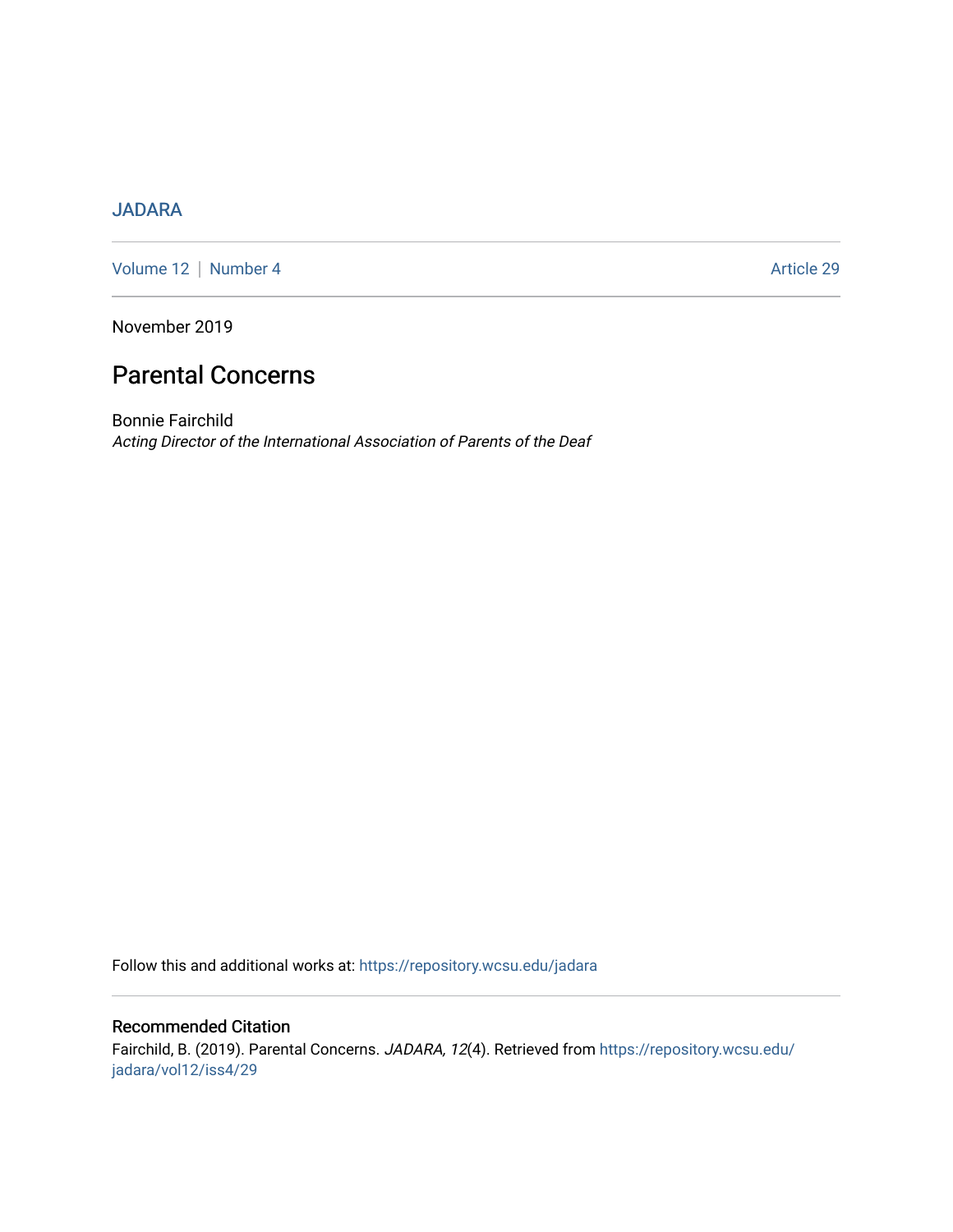# PARENTAL CONCERNS

### Bonnie Falrchlld

Before we begin I'd like to know a little about you. How many of you have children? How many of you have children who are deaf? How many of you are members of lAPD?

A topic such as "Parental Concerns" is almost without limit. Some of what I say today will apply to all children. Some will apply speci fically to children who are deaf and their fami lies. Sometimes I think we tend to look at a deaf child and see only the deafness. lAPD is con cerned with the whole child — that child's sisters and brothers, mother and father, grand parents — the whole family as a unit.

My involvement with deafness began with my daughter's diagnosis 13 years ago. She is now 15. My husband and I have 5 other chil dren so you can see I have a lot of experience as a parent. My work with lAPD began four years ago when I was elected secretary of the organization. Last year I became more in volved with the office itself when the director hurt her leg and was out quite a bit. When she resigned in July I became Acting Director. I have enjoyed myself a lot. I've enjoyed the people I've met and talked with from areas across the country and I have learned a lot.

The mail that comes into the office from around the United States and the world is truly astounding in its variety. The questions and concerns touch on almost every aspect of humanity. These concerns vary greatly depen ding on the age of the child, the background of the parents, where the family lives, and the parents' hopes and dreams for the child.

We have found that the support and sugges

tions lAPD can give carries added weight because it comes from another parent — some one who has experienced the same frustra tions, solved the same problems, and ex perienced the joys of seeing a deaf child grow. Our experiences and the knowledge of our many professional members merge to give parents a broad base of information. We also respond to many requests from students, relatives, friends, and the general public. Each month we mail hundreds of letters to those who write asking lAPD for information. We also publish a newsletter six times a year called the ENDEAVOR, lAPD was established in 1965 to be a source of realistic, reliable infor mation for parents of deaf children. I wish I had known about lAPD when we first discov ered my daughter was hearing impaired. I can well remember how I searched for information when my daughter was diagnosed. I wrote to everyone. The public library where I lived had almost nothing on hearing impairment. Perhaps they did have something on deafness but we had been told never to use the word "deaf". We were so broke paying for my daughter's speech therapy and new hearing aid that we couldn't have bought any books or joined any organizations or gone to any con ventions — even if there were any back then.

When the lAPD Board was planning how we could participate here today we discussed several different ways. We thought about hav ing several parents from different parts of the country come in to give different perspectives. But with the money situation being what it is

Miss Falrchlld Is Acting Director of the international Association of Parents of the Deaf.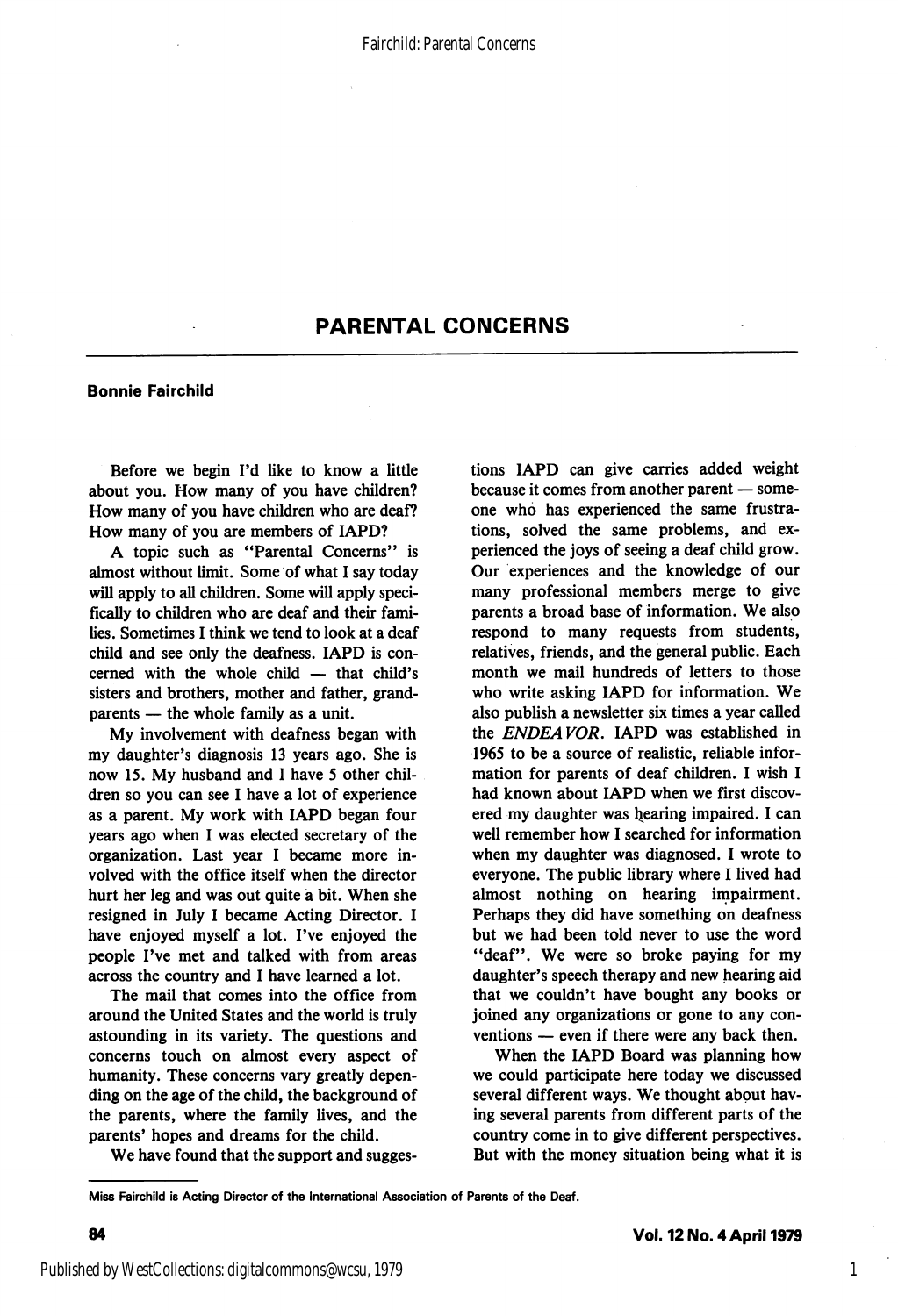# PARENTAL CONCERNS

we honestly couldn't afford that type of presentation. Perhaps that should be the first area of concern I mention — parent involve ment. We appreciate the opportunity to be here today and we are grateful to be able to share our concerns. Parents across the country are very much aware of the current push for parent involvement and are wondering how they can best share their ideas and experience with you. I wish there were some way to finance parents' attendance at meetings like this. Not only would we learn a lot, but you would benefit too.

Anytime one parent talks about parents' concerns in general there is a risk of hearing a biased story. To try to avoid that I have col lected a few letters from our files and put them on transparencies. Perhaps this will give you a feel for the types of concerns our mail brings everyday.

As I said before, concerns of parents vary depending on when and how the child becomes deaf, how severe the hearing impairment is, and the emotional, economical, and social background of the family. You all probably know that most parents make the initial diagnosis of deafness and that this diagnosis is then eventually confirmed by a doctor. And I suppose you all know that generally it is mama that takes the baby from place to place, listens to the advice, and then has to cope with telling daddy, and grandparents, and relatives, and neighbors, and the world at large what is wrong. So at the very beginning we have what we should call mama concerns. They are con cerns unique to mamas.

(Overhead 1)

(Illustration of two female elephants and their children - "The only thing I don't like about childbirth is the stretch marks it gives me!")

I, too, trudged around with my daughter when she was small, I was lucky because I was not put off and sent from doctor to doctor as so many parents are even today. We began almost immediately to deal with her deafness — although in those days we never said "deaf". In the diary I kept of those days I see reference to the fact that I was ready to do whatever was possible to get Joyce progress ing. I also see a sentence that says "my hus band hopes that an operation will cure her and that she will become normal". Two very dif ferent outlooks. A while back we laughed at the elephants — but when a husband and wife don't have their act together concerns can become as big as elephants. And all those wrinkles are the day to day differences of opinion.

lAPD is concerned with the family as a unit. We want every family member to cooperate and work together. One special part of the Convention in North Carolina last sum mer was a siblings' rap session. No parents were allowed — and the kids really let it all hang out. They have their own concerns — and they want recognition for what they do and are, just as much as their deaf brothers and sisters.

We have printed the proceedings of that Convention — they are not fancy, but they are a collection of the speeches and discussions that happened throughout the three days. If you want a copy, the cost is \$2.00 to cover printing and mailing — there is a lot of infor mation there for that price.

#### (Overhead 2)

"I remember one difficult morning when Wendy was four and I was taking my turn participating in her nursery school . . .

How will she ever catch up?

When will she understand connected speech?

When will we have a long conversa tion?

How will she learn the information other children so effortlessly obtain?

Where will she go to school?

What will she do with her life in the future?

I read this article from which these quotes were taken last month in a magazine called "Hearing & Speech Action". These questions are typical of those asked by parents of chil dren who are deaf. I'd like to look for a minute

#### Vol. 12 No. 4 April 1979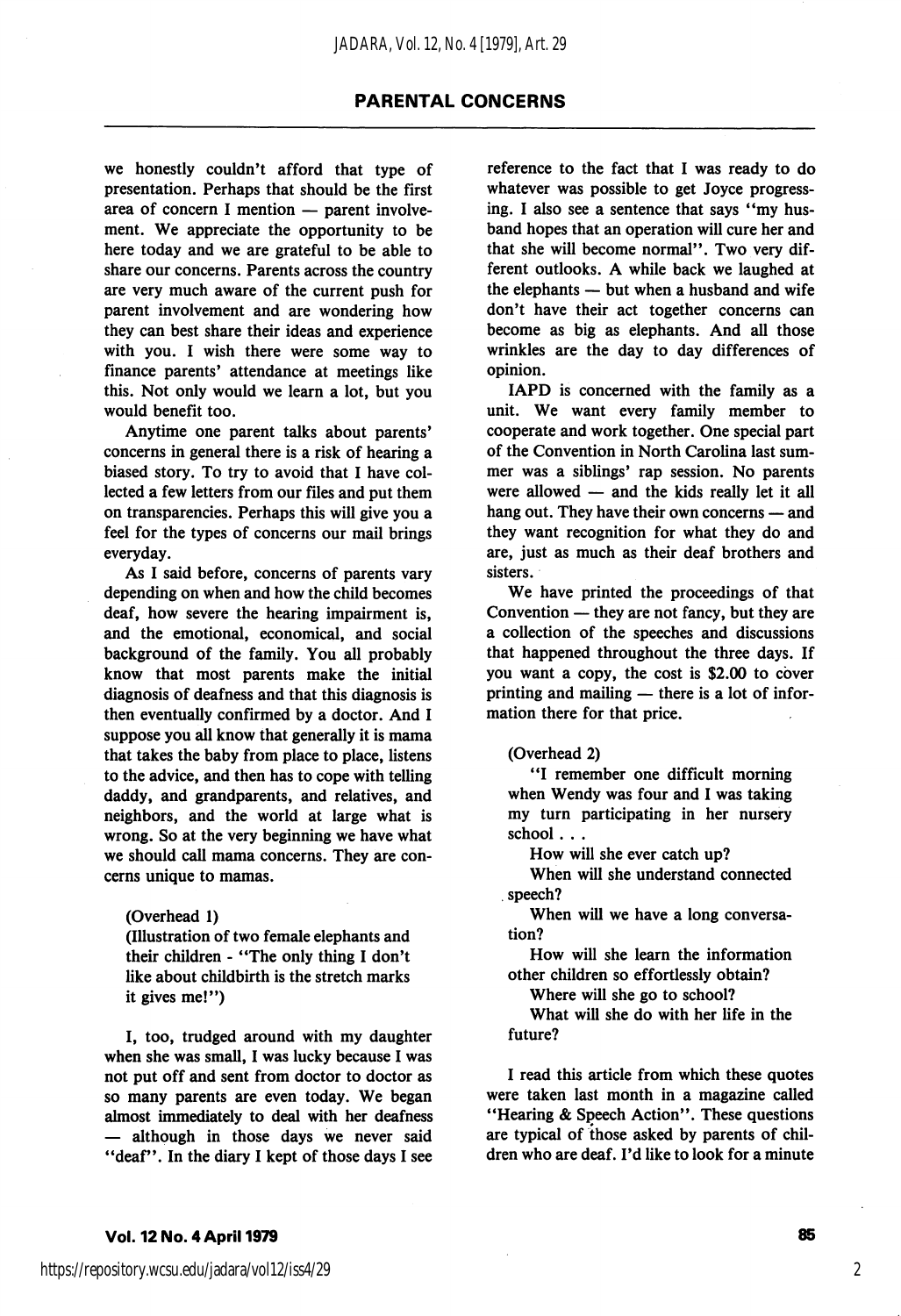at the question "When will we have a long con versation?" This is where the communication comes in.

Communication — perhaps the most vital link in the life of any person — deaf, hard of hearing, or normally hearing — young or old — communication has to be one of the biggest concerns of all parents.

The advantages of total communication have become so apparent that school after school is adopting this philosophy. I think it very strange that so many professionals, both groups and individuals, often those who first talk with parents, hesitate to take a definite stand for total communication. They em phasize that each child is an individual and that the parents must make the decision as to what is best for their child. It is very true that each child is different. However, parents need guidance - decisions, important decisions, are often made by parents who are confused, shocked, scared, and who still do not fully understand what it means to be deaf. Parents need guidance - it is ironic that we have so many requirements for licensing and certifying lawyers, doctors, and Indian chiefs, yet anyone at all can try his or her hand at being a parent, simply by having a child!

Most parents of deaf kids already know how to talk. It is a job to sell them on the idea that their deaf kids will succeed if they talk, talk, TALK. lAPD supports the use of speech and the importance of speech therapy as part of a total package. For lAPD that is total com munication. We have developed a Positon Paper on the importance of total communica tion. We encourage parents to as soon as possi ble, to accept their child's deafness and begin to spend the time, effort, and money necessary to learn, to use, and live with total com munication. There are many obstacles parents need to overcome before they learn to sign, to fingerspell, and to use total communication on a day to day basis. Time passes quickly and soon our children are grown.

It breaks my heart to talk with parents who say "It is too late now — my son is almost grown and he will be gone. I can't learn to communicate now." I know you see that fre quently. I wish we could have some place

where we could totally immerse these parents in total communication classes. I want them to experience the job of sharing their child's hopes and fears and dreams.

## (Overhead 3)

"I am the parent of a young woman suffering a progressive hearing loss. Your agency has been suggested as one which might provide information on counseling programs and periodicals, such as your "Endeavor" which I would like to receive, on this subject. Please forward any literature on information you have available. I would be interested in counseling programs in both the Pitts burgh, Pa. and Columbus, Ohio areas..."

Letters from parents of older children are the most difficult to answer. Often the letters are so hopeless that one wonders how the fami ly can continue. Our entire Convention last year was entitled "The Older Deaf Child". Parents came like flies to honey. They are desperate for information about their teen agers. They don't want the kids to grow up, leave and never come home again. Where are the counseling programs for older parents?

Employment is another area that causes concern to parents — especially as their chil dren become teenagers. Most parents have limited contact with deaf adults — and some of that contact may not have been pleasant. One example immediately comes to mind: On the way down here yesterday I was sitting in the airport waiting for the plane to be ready for boarding. A man came up to me and held out a card — need I say more? I glanced quickly at the card — sure enough it said "I am deaf." I read no further but questioned "Deaf?" My daughter is also deaf." Shock registered on his face and I expected him to disappear. How ever, he asked if I lived there and I told him we lived in Delaware and that my daughter went to school in Washington, D. C. He wanted to know if she went to Gallaudet. I told him "no", to MSSD, the high school in Gallaudet. By this time everyone in the waiting area was watching us. Then I wished him luck and he con tinued on his way - handing out cards - begging.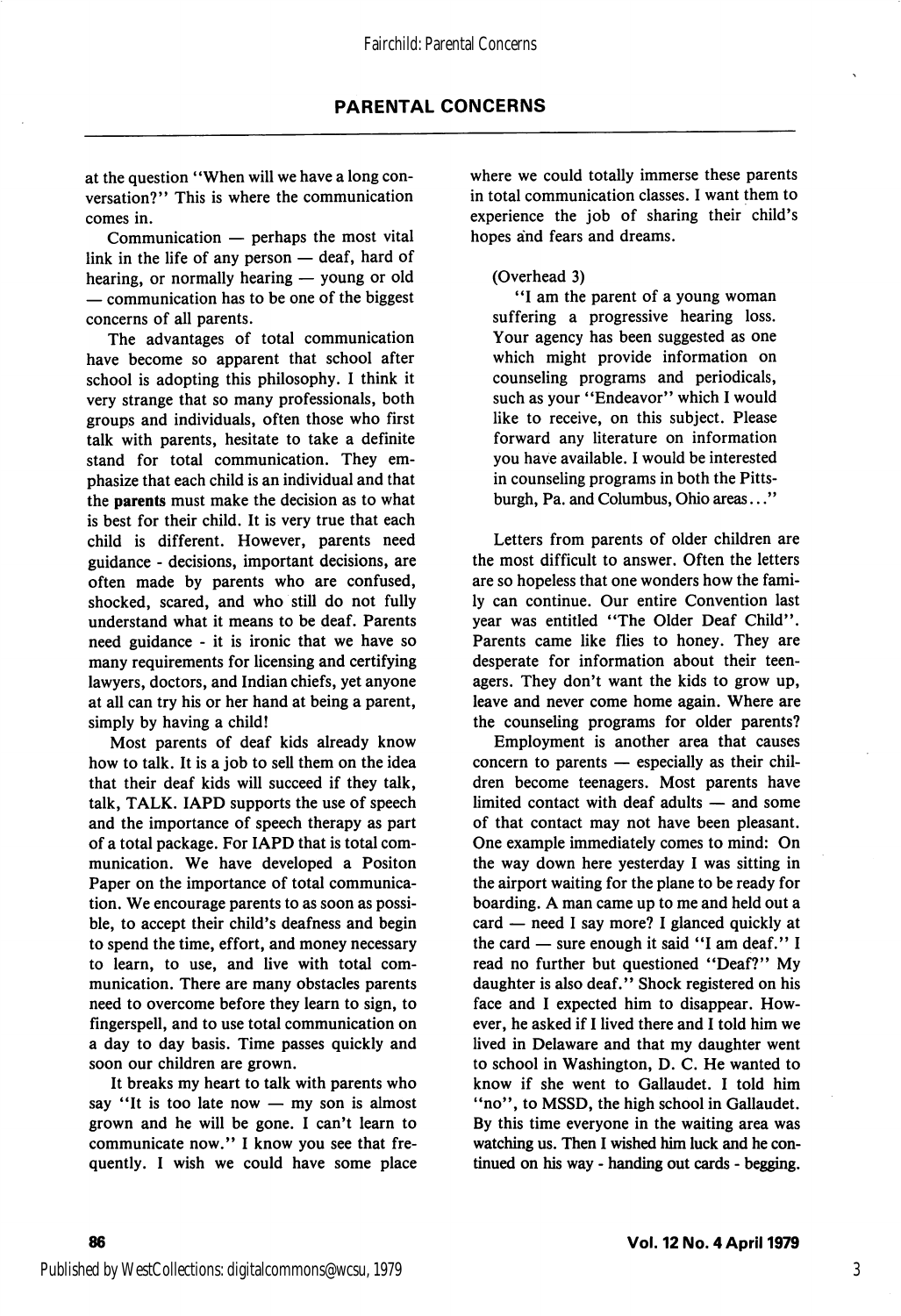No parent would do that for a child! (Overhead 4)

\*\*One boy in school for deaf - one mainstreamed. My biggest problem is program for child that is mainstreamed. Right now I want material on how a speech teacher should help a hearing im paired student 30 min a day.''

That first note came on a 3x5 index card. We couldn't answer it because she forgot to include an address. But it is obvious that she needs help — and what has been happening for 9V2 years?

We receive many letters and telephone calls from parents and interested friends who want to know what work deaf people can do. I often think of Mary Beth Miller — a wonderful, funny deaf lady who is a professional actress. Several years ago I was honored to interpret for her while she conducted some deaf aware ness classes in a public school near the school for the deaf in Delaware. The workshops were aimed at the hearing kids in the schools where deaf kids would soon be mainstreamed. Em ployment was a question that often came up and Mary Beth's reply was "We can be just about anything — except maybe a telephone operator." And suddenly Mary Beth would become that TV actress working as a telephone operator  $-$  "one ringadingy, two ringadingies . . ."

The kids loved her  $-$  I loved her  $-$  that was deaf awareness in action. Those work shops were a wonderful way to prepare the kids and teachers for the deaf kids and inter preters that were on the way.

The mainstream program at the Delaware School has some problems. However, from what I've seen and read it was an outstanding example of the way mainstreaming should be done. Unfortunately, when the federal money ran out, that portion of the program was also finished.

There is a lot of concern now about mainstreaming. Public Law 94-142 (I'm sure you'll hear more about that law later in your workshops) and least restrictive environment. This concern is not limited to parents or to special ed teachers.

## (Overhead 5)

'\*We have identified an inventory of services (i.e., speech therapy) and facilities (i.e., loop system) which should be, but are not, provided by the school. These items show up as deficiencies in the \*\*IEPs" of individual children and in the State Plan submitted pursuant to P.L. 94-142.

"We would be interested in hearing your advice and the experience of others who have refused to sign the "IEPs" or objected to the State Plan as a method for demanding the State to provide ser vices and facilities which we feel sound professional opinion will support as essential elements of an "appropriate" education. We are seeking answers to such questions as:

- should all of our parents be encour aged not to sign the lEP for their child?
- how do you obtain from diagnostic and placement services a definition of the needs of a child?
- how effective have due process hear ings been?
- how successful have people been in defining an "appropriate education"?
- how have those that have been suc cessful proved the elements of an "appropriate education"?
- what have been the tactics of States and education agencies in defending these actions?
- are there any instances of retaliatory tactics (i.e., through placement changes) against parents?"

What is lAPD doing to solve some of these concerns? We are working very closely with the Gallaudet Task Force on Public Law 94-142. We sponsor workshops that look at the law from a parent's perspective.

You should know that we are working now on the schedule for a seminar to be held June 2, 3, and 4, 1979, in Kansas City. Titled "lEP and You and Me" the focus will be on how parents and students can better plan their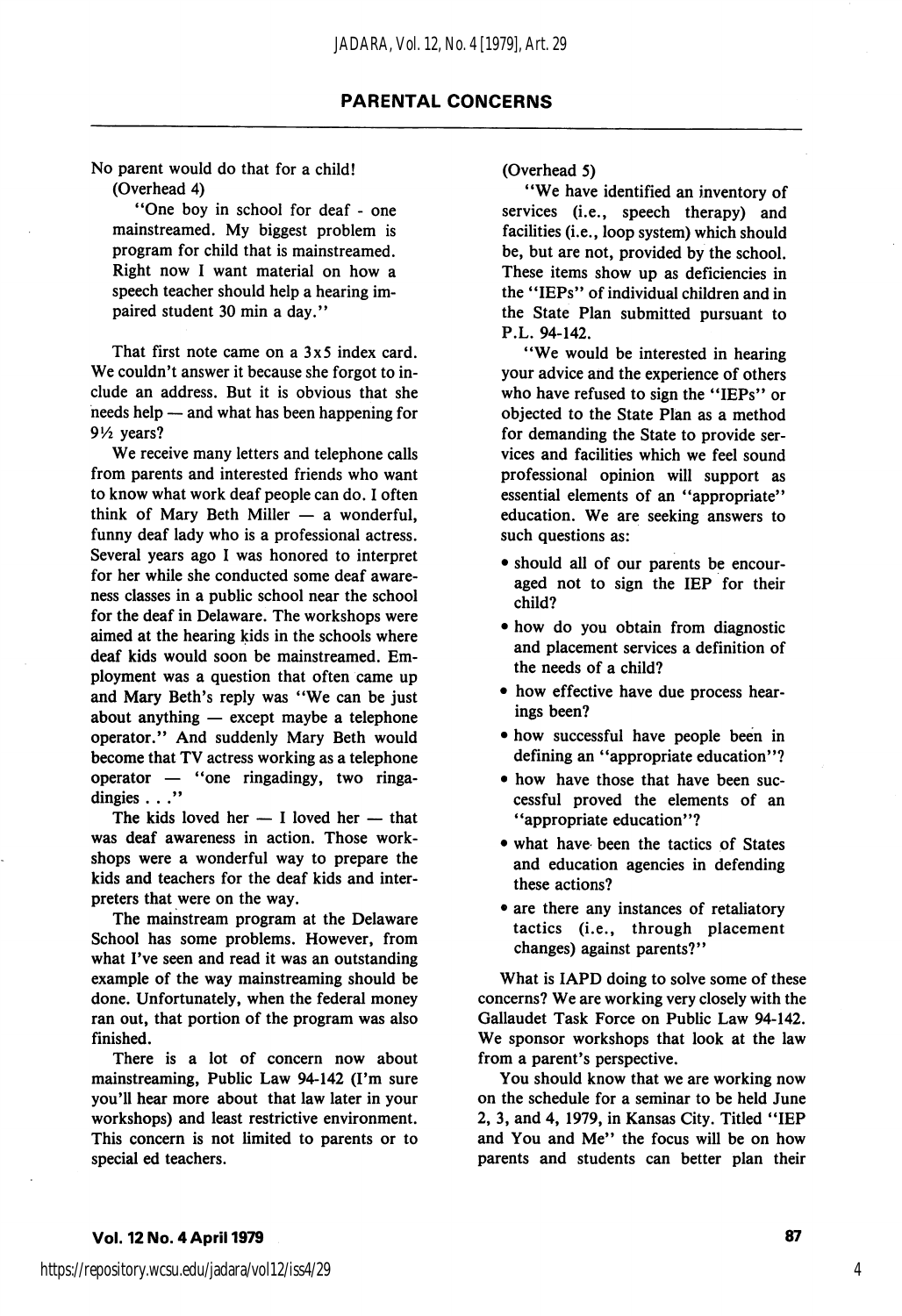student's education by working together with school personnel.

One of the things that bothers parents about education for the deaf is the apparent lack of continuity. New ideas come and are tried — and even if they are successful — are often discarded for newer ideas. Sometimes parents feel their kids are in laboratories part of an experiment — rather than in school.

I'm sure you are well aware of the success rates of schools for the deaf. You work with clients everyday who have gone through the schools. It is a bitter pill to swallow when sud denly a parent is told "Oh, no, Billy can't go to college — he can't read well enough to qualify." And then the parents discover Billy can't read well enough to fill out an employ ment form, or manage a checkbook, or live in dependently. That's why so many parents are concerned about education. I'll have to rank education as the Number One Concern of parents.

(Overhead 6)

'T would like to ask some advise for my 19 year old brother who is deaf. He presented no problem until he was 14 years old. He went to school in Pasay, Phillippines. After the sixth grade, he does not want to go to school anymore. He is hard to get along with now and sometimes if he will not have his way, he becomes violent. My mother tried to communicate with him and even attends conferences for the deaf to understand him.

Do you have any suggestions on how to handle him. I will appreciate it very much if you can recommend any books that might help us communicate and understand him better."

Here we are back at communication again. And what about counseling for older teen agers? So many kids today have real, deepseated emotional problems — what help is available — and where?

(Overhead 7) ^'Personal attitudes about profes sionals play an important part in establishing effective communication. Barriers to communication must be overcome through analyzing your own feelings and working through them with the help of the professional. Parents of deaf children must also assume responsi bility for proper instruction in areas that oftentimes are neglected or paid lip ser vice by schools and other programs as

- 1. Sex education
- 2. Independent Living Skills
- 3. Language Training
- 4. Awareness of the World Around Them
- 5. Establishment of a Moral Base
- 6. Monetary Matters
- 7. Proper Relationships with Others

Although parents have found it dif ficult to understand and give guidance to their deaf children because of inade quate communication skills, the speciali zation of parent training and education must be present so that the parents will be able to provide much that is missed in the schools and other social service related areas."

This is an example of the kind of recom mendations that came out of the last lAPD Convention. It illustrates well the need for parents and professionals to work together. lAPD has established committees to work on this and many other related areas. They are collecting information now that will become part of our ''library" and serve as an informa tion base for responding to parents' concerns.

When you read recommendations like this again you must consider the lack of training most parents receive. Are they able to do things like Mr. Harrelson recommends here?

### (Overhead 8)

"Five years ago we found our deaf son had retinitis pigmentosa and would probably be blind by the time he was 30 years old. My husband summed up his feelings, "I felt the day the doctor gave us that diagnosis that I would never be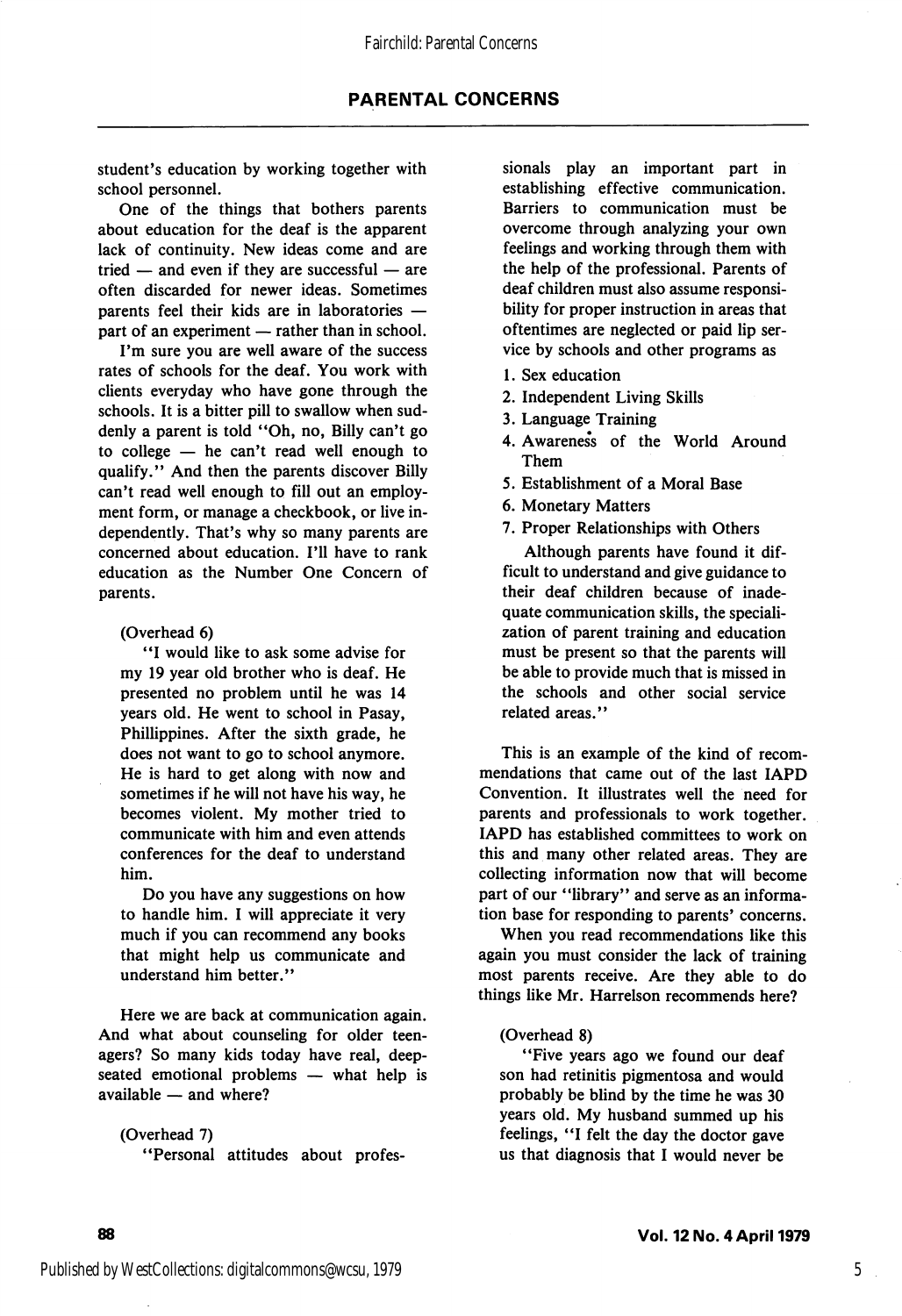# PARENTAL CONCERNS

happy again . . . If all this sounds depressing, let me assure you that watching your child go blind is very depressing." \* \* We are moving to Mississippi. What

schools for the deaf are there?"

"We just moved to be near a wonderful school and now that we bought our house we find we are outside the district."

More and more emphasis is being placed on deaf-blind and other multi-handicapped deaf children. These are concerns that must be worked with now and in the future. This is another area where an lAPD Committee is gathering information. We urge you to con tribute any information you may have in these areas. Another important concern is finding a new school when parents move. In this mobile society we get many requests for that kind of information. What we are doing now is putting families in touch with local people who can share their experiences and knowledge of that particular part of the country.

(Overhead 9 - top)

\*\*When I take my children to the doc tor for checkups, the doctor will not talk to me. He insists on talking to my nine year old daughter and expects her to translate for me. I am the mother!"

This is a TTY call that came into the office last week. This young deaf woman is very con cerned with her role as a mother. What services are available to her? Better awareness on the part of the doctor would help a lot here.

#### (Overhead 9 - bottom)

\*\*I hoped that my daughter would grow up and become a teacher — just as I had followed in my mother's footsteps. Then I went to a PTA meeting at her school and there were no deaf teachers . . . What careers are open to deaf adults? I want realistic advice!"

This letter shows several different concerns we have already discussed. This lady is concerned about the schools, the teachers, and her child's future.

One last story before I finish. It is a story about a young mother. She is very exceptional. I think her background as a college French teacher gives her a different perspective than most parents of two year old kids.

As soon as she found out her son was deaf she began reading everything she could find on deafness. She wrote to many different experts across the country asking their opinions. She quickly realized that total communication is the best way to get language into a child . She does not believe any student should leave school reading on a third or fourth grade level. And she is convinced this will not happen with her son.

The entire family is learning sign language and the son already has a large vocabulary. She is beginning to explore possible schools for her son.

Her concern is that she won't be able to find a school that can continue the work she and her family have so laboriously begun. She has not seen any schools she feels are qualified to teach deaf students. Why does she feel that way? Because the teachers she has seen cannot communicate fluently with the students. She emphasizes that before she was certified to teach French she had to live in France and communicate fluently with French people. She does not see a similar requirement for teachers of deaf children. And she sees very few deaf teachers or professionals. She is scared. A lot of parents are scared. They are concerned with their children's future.

I think it is realistic to say that the family of a deaf child will remain the one constant in his or her life. Teachers change, administrators change, schools change, and sometimes because of transfers, neighborhoods and towns and states change. lAPD wants the family to be strong, supportive, and able to communicate fully. We need to spread the word — we need to give parents a reliable, realistic picture of how they can assist their children become happy, useful citizens. We need to "get there firstest with the mostest".

As I said before parents are hungry for in formation. We even have requests from parents who can't read or write. I wish we could develop films and/or slide and sound

#### Vol. 12 No. 4 April 1979 89